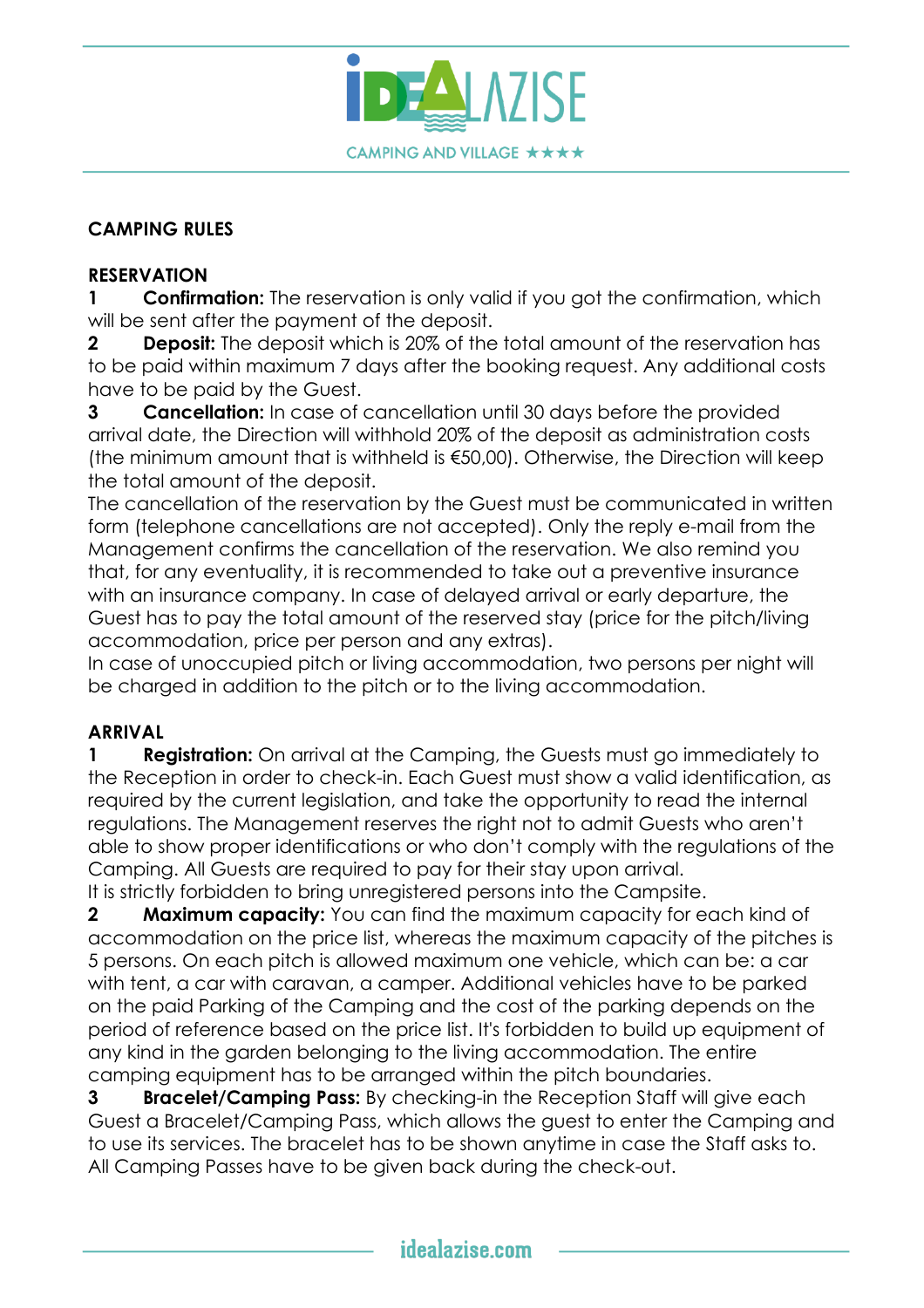

The Staff in charge also takes care of applying a Sticker/Recognition Pass on all registered cars.

**4 Opening hours of Reception and Cash Desk:** The Reception is open from 7:00 a.m. to 11:00 p.m. From 11.00 p.m. to 07.00 a.m. there is a night guard.

The Cash Desk is open from 8:00 a.m. to 12:30 p.m. and from 4:00 p.m. to 7:00 p.m. Once the payment has been made, a check-out pass is given, which has to be delivered at the time of final exit from the Campsite. All Guests are required to pay for their stay upon arrival.

In case of delayed arrival or early departure, the total amount of the reserved stay must in any case be paid (price for the Pitch/Living Accommodation, price per person based on the number and age of the occupants and any other extras). Guests who have not made a reservation are required to communicate the departure date during their Check-in. In case of an early departure there are no refunds. We remind you that, for any eventuality, it is recommended to take out a preventive insurance with an insurance company.

**5 Daily rate and services included:** You can get the total daily rate by adding together the price for a living accommodation or a pitch and the price per person staying at the campsite depending on the period of reference. The price of any extras (second car, trailer, dog, etc.) depend on the period of the stay and have to be calculated in correspondence to it. The prices have to be understood without any city and/or government taxes.

In case of unoccupied pitch or living accommodation, two persons per night will be charged in addition to the pitch or to the living accommodation. The following services are included in the price of the stay:

- Admission to the water park and to the fitness center according to the timetable and to the opening calendar
- Deckchairs and beach umbrellas by the water park, until stocks are exhausted
- Children's playground and sport courts
- Animation (according to the calendar)

**6 Allocation of Pitch and/or Living Accommodation:** The Management is entitled to give priority to the Guests' requests for a certain type of pitch, living accommodation or preferred area, however without guaranteeing them. The Staff has the right to modify the Guest's requests, based on availability and without notice. The daily rate for the living accommodations includes just one parking space. Additional cars will be charged and they have to be parked on the paid Parking of the Camping.

The living accommodations will be available starting from 3:30 p.m. and the pitches starting from 12:00 p.m.

On the arrival day we request you to arrive within 4:00 p.m. or to let us know if you're not able to. In case of non-arrival within the specified time, you will lose the entire deposit and the reservation will be considered cancelled.

It is not allowed to change Pitch without the authorization of the Reception.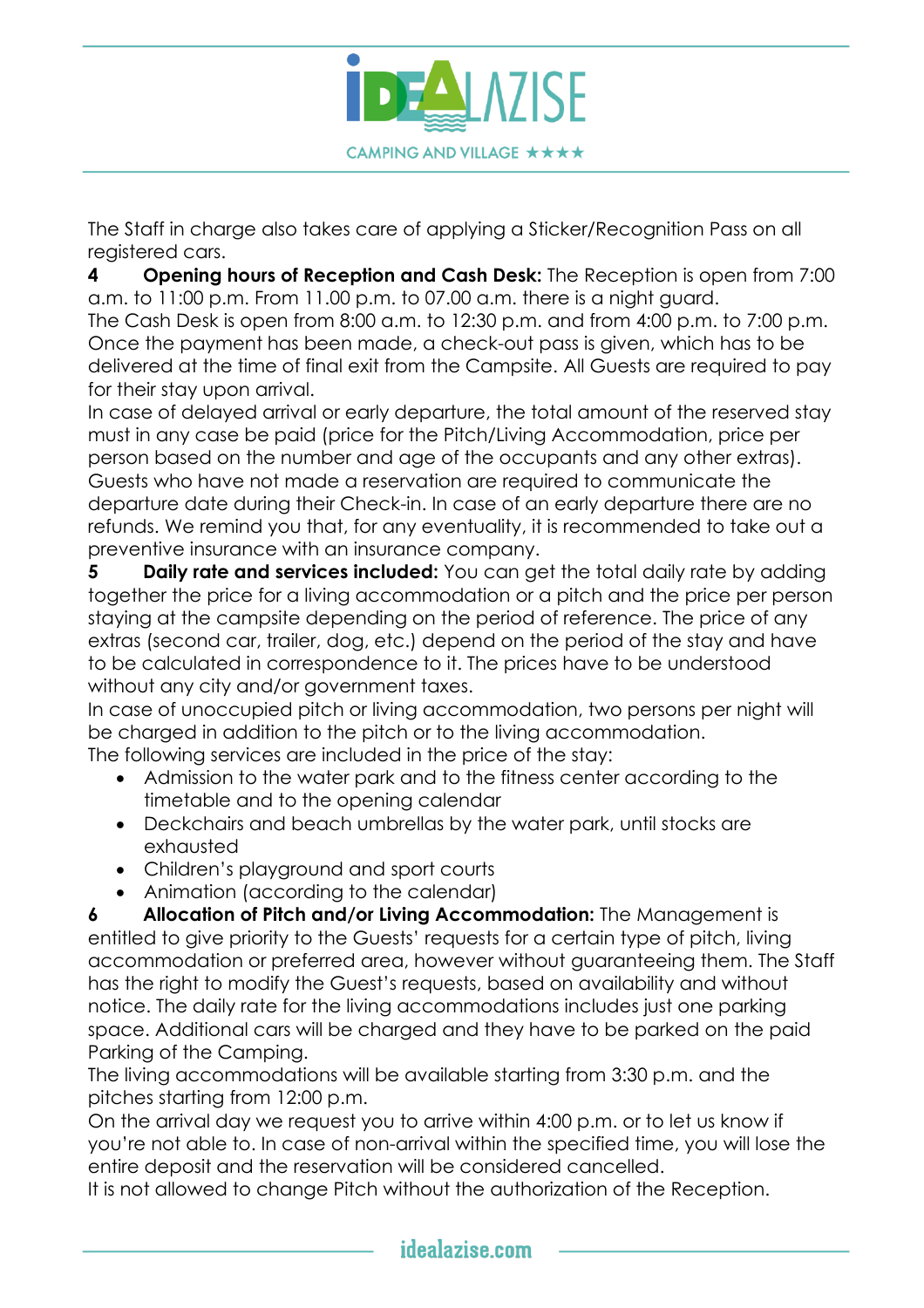

**7 Pets:** Guests bringing pets to the Camping must inform the Management upon arrival. Pets have to be leashed, also if taken outside the Camping and for their hygienic walks and comply with the health and hygiene regulations and the current legal requirements. The owners must clean up after their pets if necessary. The Guests are not allowed to take the animals to the beach, to the playground, swimming pool area, the shop and to the toilet facilities.

Pets must never be left unattended, not even on the Pitches or in the Living Accommodations. Inside the Living Accommodations where it is possible and, on the Pitches, maximum 2 pets are allowed, which can weigh max. 30 kg each.

## **DURING THE STAY**

**1 Absence:** The Guests must inform the Management each time they leave and return to the Camping during Check-in time. If they don't do that, the period of absence will be charged. In case of unoccupied pitch or living accommodation, two persons per night will be charged in addition to the pitch or to the living accommodation.

**2 Visits:** Visitors are allowed based on availability and only at the discretion of the Reception. Visitors have to leave an identification card to the Staff before they are allowed to enter the Camping. Visitors can't bring vehicles into the Camping. The car has to be left on the paid Parking of the Camping. Visitors are allowed to stay for free at the Camping for maximum 30 minutes. If they stay longer, they will be charged for the daily Camping rate for people and car depending on the period of reference. Visiting times: from 8:00 a.m. to 9:00 p.m.

**3 Driving regulations:** Motor vehicles must not be driven inside the Camping between 11:00 p.m. and 7:00 a.m. Only registered Motor vehicles can enter the camping. Motor vehicles must be driven at a snail pace inside the Camping. The Guests must only use their vehicles if strictly necessary. The cyclists have to ride slowly for their own and other people's safety.

**4 Quiet times:** Between 11:00 p.m. and 7:00 a.m. Guests don't have to disturb other Guests by using radios, televisions, stereos and musical instruments or by gathering in groups. To prevent disturbance, Guests must keep the volume of radios, televisions, stereos and musical instruments to a minimum at all times. Tents and verandas must not be pitched or disassembled between 11:00 p.m. and 7:00 a.m.

**5 Custody of minors:** The Management won't monitor the activities of the Guests who are staying at the Camping. The supervision of children is the sole responsibility of parents (who will assume sole responsibility towards third parties) or guardians; the Management, the owners of the Camping and the animation staff are released from all responsibility regarding this matter. The parents and the guardians must ensure that children do not cause damage or place themselves at risk at the Camping, especially around the lake and in the playing area. The Guests must observe the special regulation relating to the swimming pool area.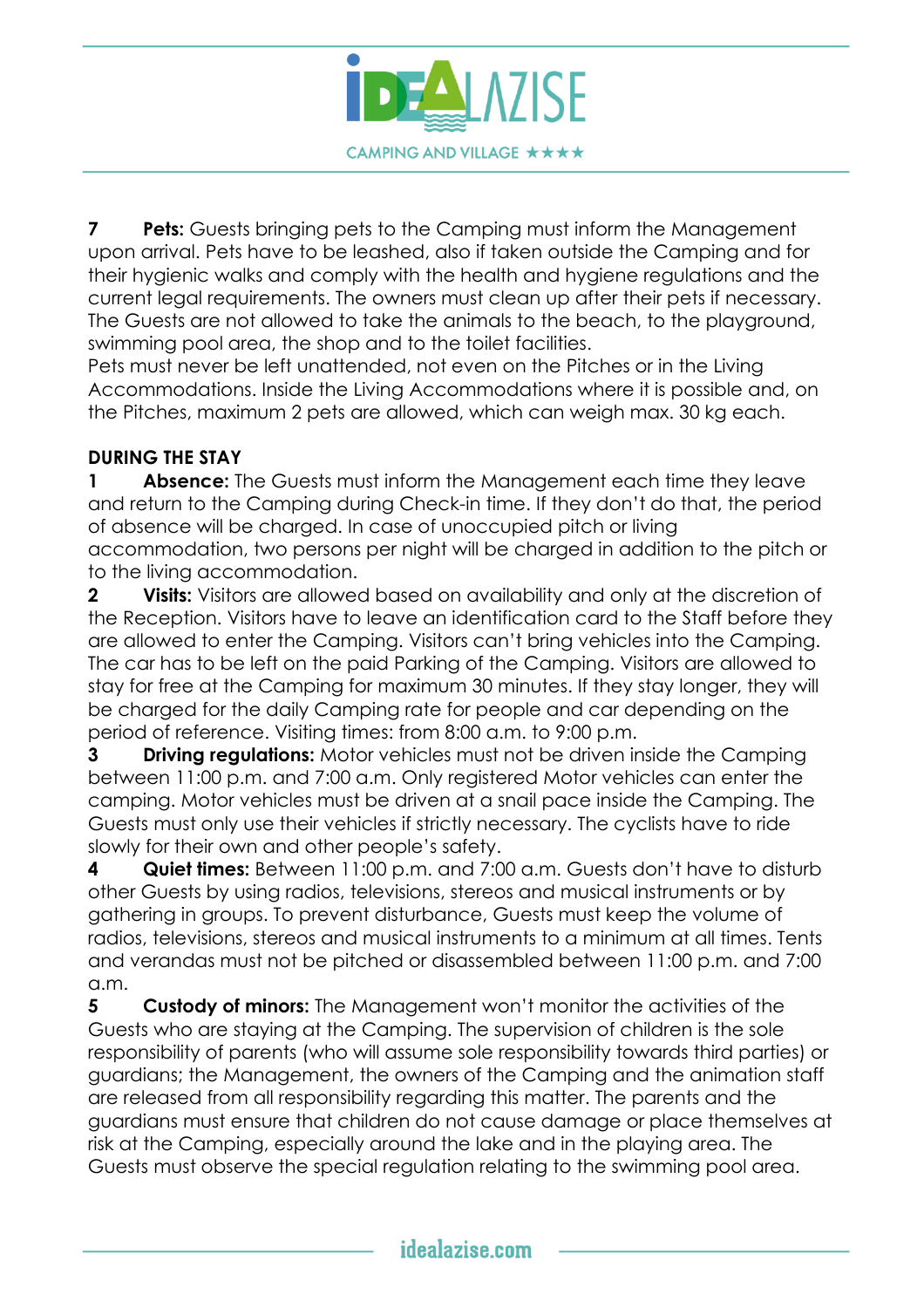

**6 Paid Parking:** The campsite has an extra paid parking. This parking is to be considered necessary when the Guest shows up with two cars or trailers previously declared during their booking or communicated by e-mail prior to arrival at the facility. The parking lots are available until exhaustion. Extra cars parked inside the paid parking lot must always show the identification pass. The Living accommodations and Pitches have only one parking included. Any other cars/trailers will be charged extra according to the price list and must be parked in the paid parking of the campsite. the Management has the right to deny the parking of an extra car/trailer that has not been booked before arrival at the campsite. Motorhomes and caravans are not allowed in the paid parking. The paid parking is under video surveillance.

**7 Short-Stay Parking Zone:** The short stay parking must be only used for a maximum time of 15 minutes. It can be used during check-in/check-out and any communications with the Reception.

**8 Hygiene:** The Camping provides a cleaning service but relies on the Guests to keep it in the best possible conditions. Please note that rubbish should be collected in sealed bags and placed in bins between 7:00 a.m. and 11:00 p.m. Remember that a good rubbish differentiation makes an easier disposal. The Guests must use properly sinks, wash-basins, toilet facilities as well as washing machines, dryers and nursery. Any damages resulting from an improper use of such are to be paid by the Guests. Please note that chemical toilets must be emptied into the special drains at the toilet facilities. The Guests should ask for the key to the disabled toilets at the Reception. The Guests must keep the Camping areas and the living accommodations clean and tidy and leave them in the same conditions they found them. Bed sheets must be used on beds in the living accommodations. Guests who don't have bed sheets may hire them at the Reception based on availability or book them during their booking. Smoking is not allowed in the living accommodations. Cars must not be washed inside the Camping.

**9 Medical Surgery:** There is a medical surgery service on the Camping and the time table can be found at the reception. The medical examinations are liable to costs. Guests with diagnosed or suspected infectious diseases must report immediately to the doctor or to the Management.

**10 Insurance and internal security:** The Management declines any liability for thefts, accidents, damages to persons and things, damages caused by storms, hail, falling trees or branches, illnesses, including plant illnesses, epidemic, arsons, force majeure etc.

**11 Damages, removals or lost properties:** The Management will not be responsible for damaged, stolen or lost Guests' properties. People damaging or removing the property of the Camping must pay for the damage and replace the missing objects, as far as possible. Guests who find other Customers' lost or forgotten properties, must return them to the Reception. lost properties or animals will not be announced over the loudspeaker system